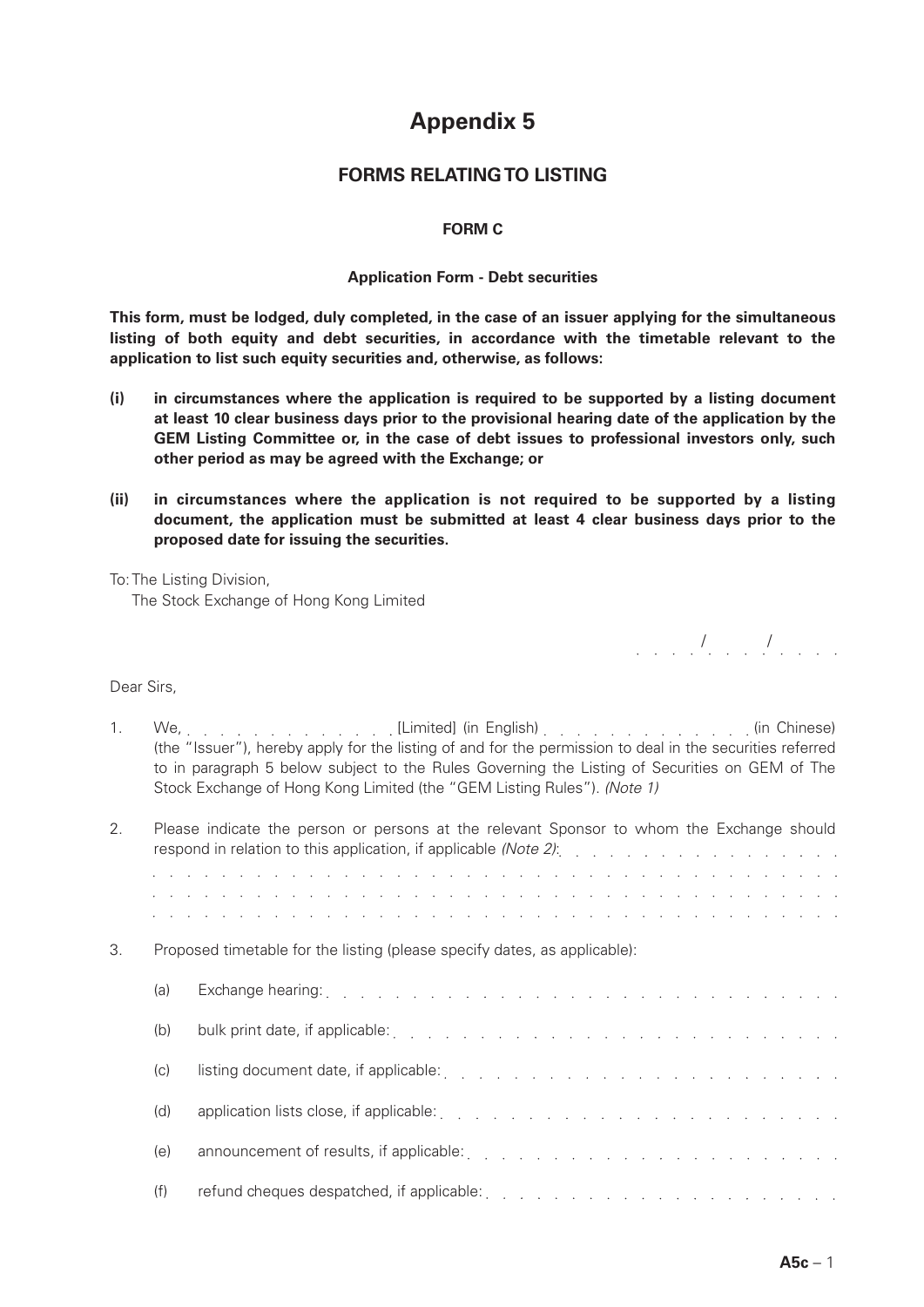| (a) |                                                                                                                           |
|-----|---------------------------------------------------------------------------------------------------------------------------|
|     | (h) dealings commence: $\ldots$ $\ldots$ $\ldots$ $\ldots$ $\ldots$ $\ldots$ $\ldots$ $\ldots$ $\ldots$ $\ldots$ $\ldots$ |

## 4. Details of share capital: *(Note 3)*

(a) Authorised share capital of *[currency] [amount]* divided into:

| Class | Number | Par value<br>per share | Total<br>Nominal value               |  |  |  |  |  |
|-------|--------|------------------------|--------------------------------------|--|--|--|--|--|
|       | (A)    | (B)<br>[currency]      | $(C) = (A) \times (B)$<br>[currency] |  |  |  |  |  |

Total  $\mathcal{L}^{\mathcal{A}}$  , where  $\mathcal{L}^{\mathcal{A}}$  is the contribution of the  $\mathcal{L}^{\mathcal{A}}$ 

(b) Issued (and paid up) share capital of *[currency] [amount]* divided into:

| Class | Number | Par value<br>per share | Total<br>Nominal value |
|-------|--------|------------------------|------------------------|
| (A)   | (B)    | $(C) = (A) \times (B)$ |                        |
|       |        | [currency]             | [currency]             |

|       |  |  | . |  |  |  |
|-------|--|--|---|--|--|--|
| Total |  |  | . |  |  |  |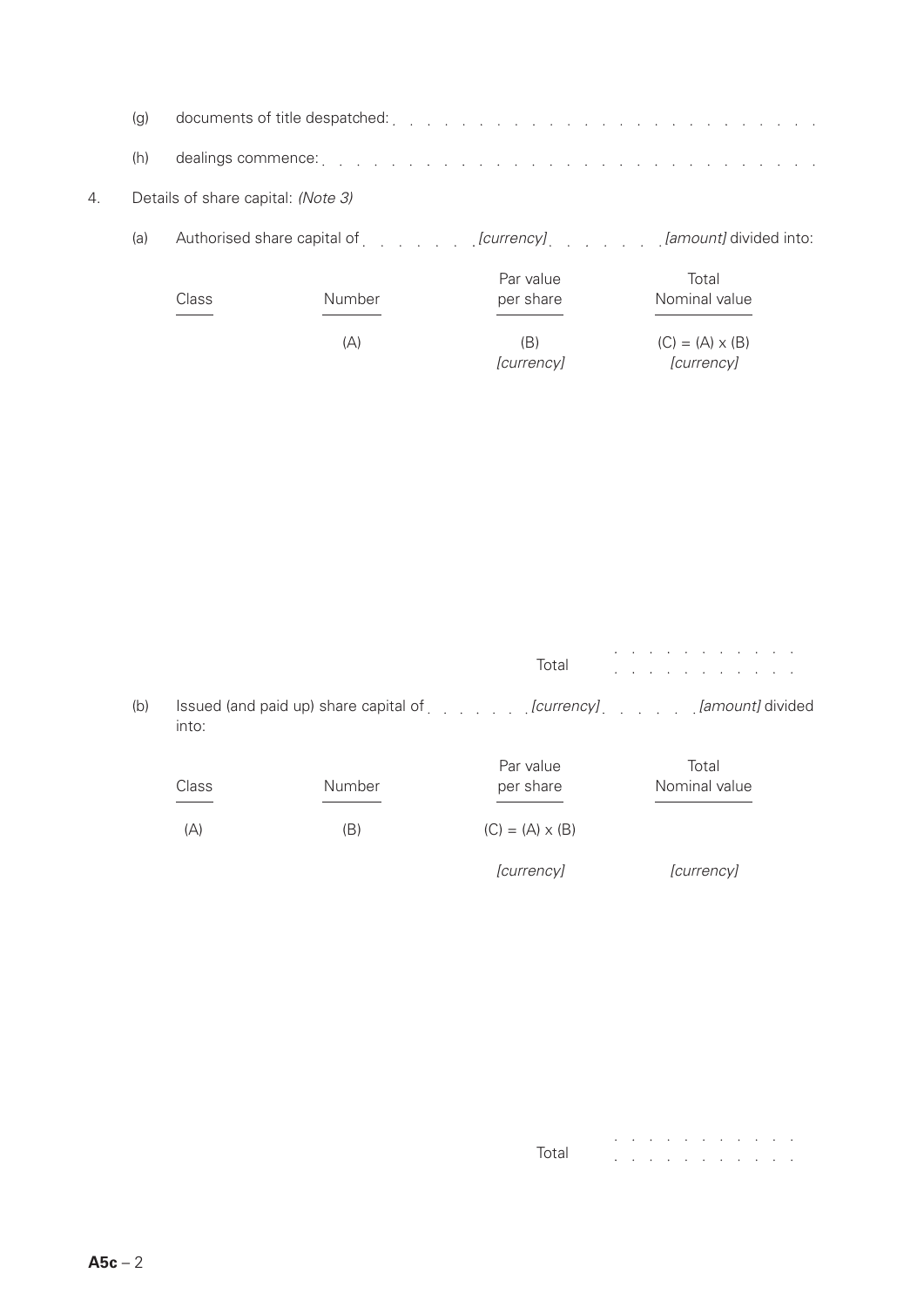| 5. |                                                                                      | Please specify the types and numbers of securities for which application is now made. In<br>circumstances where the exact number of securities has not yet been ascertained, please specify<br>the minimum and maximum number of securities in respect for which listing may, ultimately, be<br>sought:                                                                                                                                                                |  |  |  |  |  |  |  |  |  |  |  |  |  |  |
|----|--------------------------------------------------------------------------------------|------------------------------------------------------------------------------------------------------------------------------------------------------------------------------------------------------------------------------------------------------------------------------------------------------------------------------------------------------------------------------------------------------------------------------------------------------------------------|--|--|--|--|--|--|--|--|--|--|--|--|--|--|
|    |                                                                                      | and the company of the company of the company of the company of the company of the company of the company of the<br>the contract of the contract of the contract of the contract of the contract of the contract of the contract of                                                                                                                                                                                                                                    |  |  |  |  |  |  |  |  |  |  |  |  |  |  |
|    |                                                                                      | <b>Contract Contract Contract</b>                                                                                                                                                                                                                                                                                                                                                                                                                                      |  |  |  |  |  |  |  |  |  |  |  |  |  |  |
|    |                                                                                      | and the contract of the contract of the contract of the contract of the contract of the contract of the contract of the contract of the contract of the contract of the contract of the contract of the contract of the contra<br><u>in the second contract of the second contract of the second contract of the second contract of the second contract of the second contract of the second contract of the second contract of the second contract of the second </u> |  |  |  |  |  |  |  |  |  |  |  |  |  |  |
| 6. | The securities for which application is now made are proposed to be listed by way of |                                                                                                                                                                                                                                                                                                                                                                                                                                                                        |  |  |  |  |  |  |  |  |  |  |  |  |  |  |
|    | (Note 4)                                                                             | and the second contract of the contract of the contract of the contract of the contract of the contract of the                                                                                                                                                                                                                                                                                                                                                         |  |  |  |  |  |  |  |  |  |  |  |  |  |  |
| 7. |                                                                                      | The securities for which application is now made                                                                                                                                                                                                                                                                                                                                                                                                                       |  |  |  |  |  |  |  |  |  |  |  |  |  |  |
|    | (a)                                                                                  | are/are not* identical in all respects                                                                                                                                                                                                                                                                                                                                                                                                                                 |  |  |  |  |  |  |  |  |  |  |  |  |  |  |
|    |                                                                                      | and the second contract of the second contract of the second contract of the second<br>the second contract of the second contract of the second contract of the second contract of the second contract of the second contract of the second contract of the second contract of the second contract of the second cont<br><b>Carl Corporation</b><br>and the company of the state of the<br>(Note 5)                                                                    |  |  |  |  |  |  |  |  |  |  |  |  |  |  |
|    | (b)                                                                                  | are/are not* identical in all respects with an existing class of security                                                                                                                                                                                                                                                                                                                                                                                              |  |  |  |  |  |  |  |  |  |  |  |  |  |  |
|    |                                                                                      | $\mathbf{r}$ , and $\mathbf{r}$ , and $\mathbf{r}$ , and $\mathbf{r}$ , and $\mathbf{r}$ , and $\mathbf{r}$<br>and the second contract of the second contract of the second contract of the second contract of the second contract of the second contract of the second contract of the second contract of the second contract of the second<br>(Note 5)                                                                                                               |  |  |  |  |  |  |  |  |  |  |  |  |  |  |
|    |                                                                                      | (If the securities are not identical now, but will become so in the future, a statement as to<br>when they will become identical must be added to (a) or (b) above.)                                                                                                                                                                                                                                                                                                   |  |  |  |  |  |  |  |  |  |  |  |  |  |  |
|    | (c)                                                                                  | are not listed or dealt in on another stock exchange/are listed or dealt in on the following<br>stock exchange(s)*<br>والمتعاون والمتعاون والمتعاون والمتعاون والمتعاونة والمتعاونة والمتعاونة والمتعاونة والمتعاونة والمتعاونة                                                                                                                                                                                                                                        |  |  |  |  |  |  |  |  |  |  |  |  |  |  |
|    | (d)                                                                                  | have been in the previous 6 months, are or will be the subject of an application for listing on<br>the following stock exchange(s)* $\ldots$ $\ldots$ $\ldots$ $\ldots$ $\ldots$ $\ldots$ $\ldots$                                                                                                                                                                                                                                                                     |  |  |  |  |  |  |  |  |  |  |  |  |  |  |
|    |                                                                                      | *Delete as appropriate                                                                                                                                                                                                                                                                                                                                                                                                                                                 |  |  |  |  |  |  |  |  |  |  |  |  |  |  |
|    |                                                                                      |                                                                                                                                                                                                                                                                                                                                                                                                                                                                        |  |  |  |  |  |  |  |  |  |  |  |  |  |  |

8. So far as is known, or can be ascertained after reasonable enquiry, by the directors of the Issuer, the undermentioned is/are substantial shareholder(s) of the Issuer or of its holding company (Note 6):-

 Extent of holding Name **Address** Address and in which company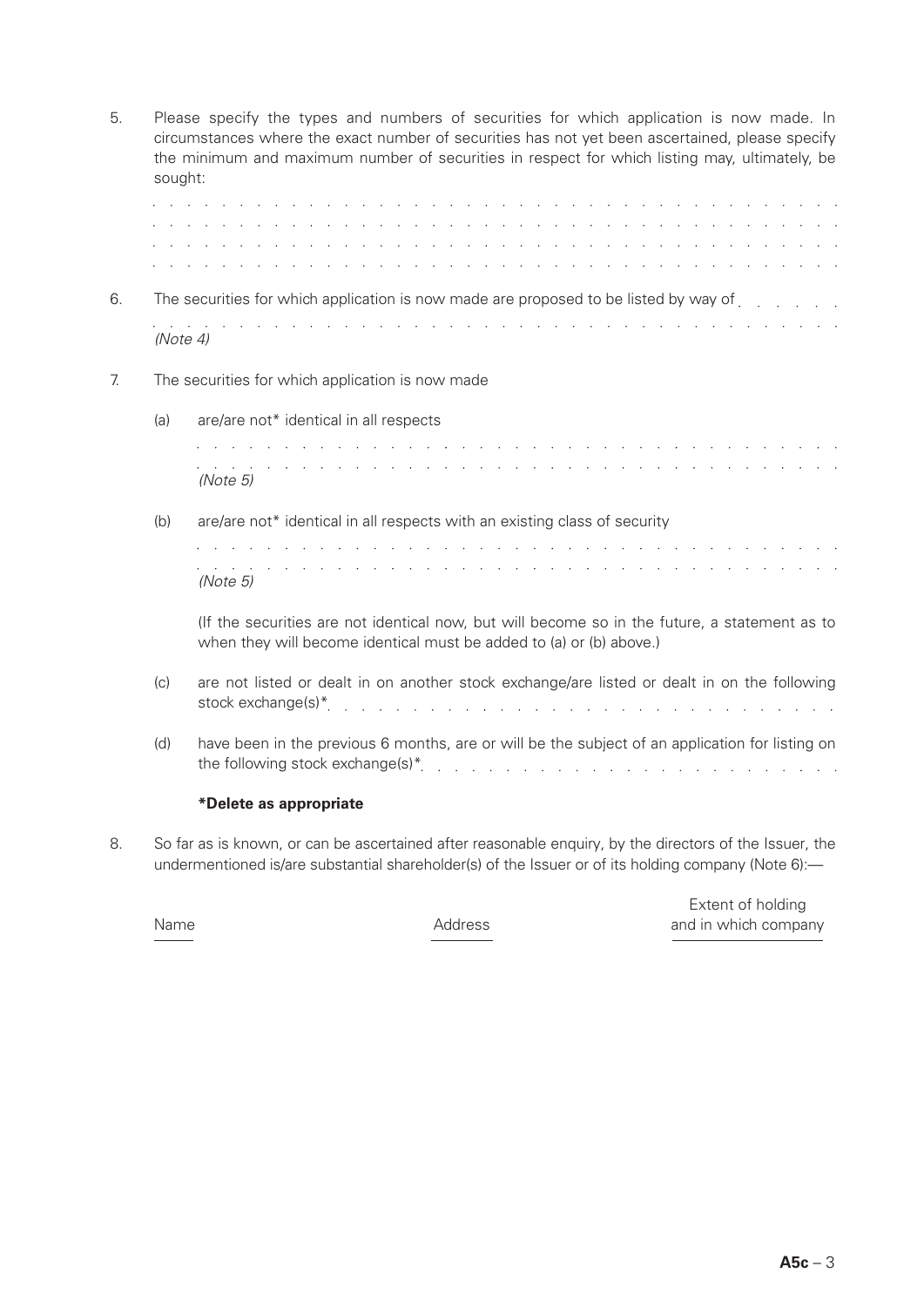9. Brief summary of any applications for waiver from compliance with any of the GEM Listing Rules (please attach a detailed waiver application)

|  |  |  |  |  |  |  |  |  |  |  |  |  |  |  |  |  |  | a carra carra carra carra carra carra carra carra carra carra carra carra carra carra carra carra carra car        |  |
|--|--|--|--|--|--|--|--|--|--|--|--|--|--|--|--|--|--|--------------------------------------------------------------------------------------------------------------------|--|
|  |  |  |  |  |  |  |  |  |  |  |  |  |  |  |  |  |  | a carra carra carra carra carra carra carra carra carra carra carra carra carra carra carra carra carra cara       |  |
|  |  |  |  |  |  |  |  |  |  |  |  |  |  |  |  |  |  | a carra carra carra carra carra carra carra carra carra carra carra carra carra carra carra carra carra cara       |  |
|  |  |  |  |  |  |  |  |  |  |  |  |  |  |  |  |  |  |                                                                                                                    |  |
|  |  |  |  |  |  |  |  |  |  |  |  |  |  |  |  |  |  | a carracter and a carracter and a carracter and a carracter and a carracter and a carracter and a carracter a      |  |
|  |  |  |  |  |  |  |  |  |  |  |  |  |  |  |  |  |  | a carracter and carracter and carracter and carracter and carracter and carracter and carracter and carracter      |  |
|  |  |  |  |  |  |  |  |  |  |  |  |  |  |  |  |  |  | a construction of the construction of the construction of the construction of the construction of the construction |  |
|  |  |  |  |  |  |  |  |  |  |  |  |  |  |  |  |  |  | the contract of the contract of the contract of the contract of the contract of the contract of the contract of    |  |
|  |  |  |  |  |  |  |  |  |  |  |  |  |  |  |  |  |  | a carracter and carracter and carracter and carracter and carracter and carracter and carracter and carracter      |  |
|  |  |  |  |  |  |  |  |  |  |  |  |  |  |  |  |  |  |                                                                                                                    |  |

10. The following are the qualifications of the undermentioned person(s) whose opinion(s) as (an) expert(s) is/are referred to in any document included in this application:-

| Name | Qualifications | Document |
|------|----------------|----------|
|      |                |          |
|      |                |          |
|      |                |          |

- 11. Definitive certificates (in respect of the class of security/securities for which listing is sought) have already been issued for entering to the contract of the contract of the contract of the contract of the contract of the contract of the contract of the contract of the contract of the contract of the contract of the contra stock and will be ready on  $\ldots$   $\ldots$   $\ldots$   $\ldots$   $\ldots$   $\ldots$  for  $\ldots$   $\ldots$   $\ldots$   $\ldots$   $\ldots$   $\ldots$ stock.
- 12. A cheque numbered entitled and cheque number) drawn on entitled the metal (bank) for \$[  $\blacksquare$ ], the amount specified in Appendix 9, has been enclosed for payment of the listing fee.
- 13. **We hereby undertake:—**
	- **(a) for so long as any of our securities are listed on GEM, to comply at all times with all the requirements of the GEM Listing Rules, relevant to issuers of debt securities from time to time in force (save for any that are stated not to apply);**
	- **(b) to advise the Exchange if any change of circumstance arises prior to the hearing date of the application (if applicable) or the proposed date of issue of the securities the subject of this application, that would render any information contained in this application form or the listing document (if any) misleading in any material respect;**
	- **(c) to lodge with the Exchange, before dealings in the securities the subject of this application commence, the declaration (Appendix 5E) required by rule 28.16(9) of the GEM Listing Rules; and**
	- **(d) to comply with the requirements of the standard electronic format published by the Exchange from time to time. (Note 7)**

*Any new applicant (but not for the avoidance of doubt a listed issuer) must attach a certified extract from the board minutes of the Issuer authorising the submission of this form and approving the undertaking and declaration set out herein.*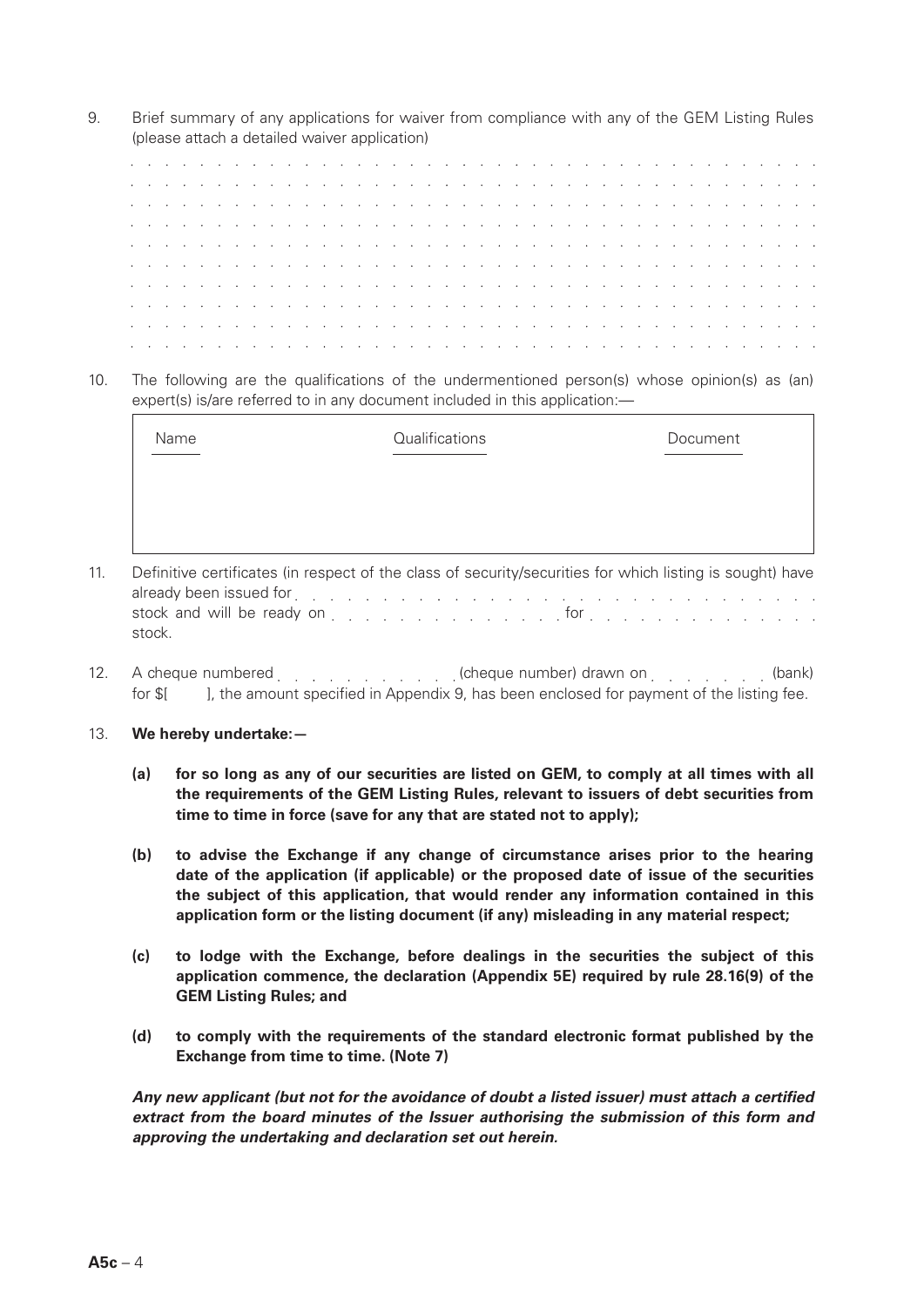- 14. **We declare, to the best of our knowledge and belief, having made due and careful enquiries, that:—**
	- **(a) all of the documents required by the GEM Listing Rules to be included with this application have been supplied to the Exchange;**
	- **(b) the information supplied in this form and in the documents submitted together with this form is accurate and complete in all material respects and not misleading (save in respect of matters that cannot be ascertained as at the date of this form);**
	- **(c) all the qualifications for listing set out in the relevant chapters of the GEM Listing Rules have, insofar as applicable and required to be met or fulfilled prior to application, been met or fulfilled in relation to the Issuer and the securities of the Issuer referred to in paragraph 5 above;**
	- **(d) all information required to be included in the listing document (if any) by virtue of the GEM Listing Rules, the Companies (Winding Up and Miscellaneous Provisions) Ordinance, the Securities and Futures (Stock Market Listing) Rules, the Code on Takeovers and Mergers and all other relevant regulations, has been included therein or, for information that cannot be ascertained as at the date of this form, will be included therein before the final version of the listing document is submitted for review;**
	- **(e) all the requirements of the GEM Listing Rules, the Companies (Winding Up and Miscellaneous Provisions) Ordinance, the Securities and Futures (Stock Market Listing) Rules, the Code on Takeovers and Mergers and all other relevant regulations, insofar as applicable and required to be fulfilled at the time of application, have been fulfilled in relation to the Issuer and the securities of the Issuer referred to in paragraph 5 above; and**
	- **(f) there are no other facts bearing on the Issuer's application for listing of and permission to deal in such securities which, in our opinion, should be disclosed to The Stock Exchange of Hong Kong Limited. (Note 8)**
- 14A. **We are required to file copies of our application with the Securities and Futures Commission ("SFC") under section 5(1) of the Securities and Futures (Stock Market Listing) Rules ("Rules"). Pursuant to section 5(2) of the Rules, we hereby authorise the Exchange to file all such materials with the SFC on our behalf as and when we file them with the Exchange.**

**If our securities become listed on the Exchange, we will be required to file copies of certain announcements, statements, circulars, or other documents made or issued by us or on our behalf to the public or to holders of our securities ("relevant corporate materials") with the SFC under sections 7(1) and (2) of the Rules. Pursuant to section 7(3) of the Rules, we hereby authorise the Exchange to file all such documents with the SFC on our behalf as and when we file them with the Exchange.**

**In this letter "application" has the meaning ascribed to it under section 2 of the Rules.**

**The authorisation aforementioned shall not be altered or revoked in any way unless prior written approval has been obtained from the Exchange and the Exchange shall have the absolute discretion to grant such approval. Applications and relevant corporate disclosure materials shall be filed with the Exchange in such manner and number of copies as the Exchange may from time to time prescribe. In addition, we undertake to execute such documents in favour of the Exchange perfecting the above authorisation as the Exchange may require.**